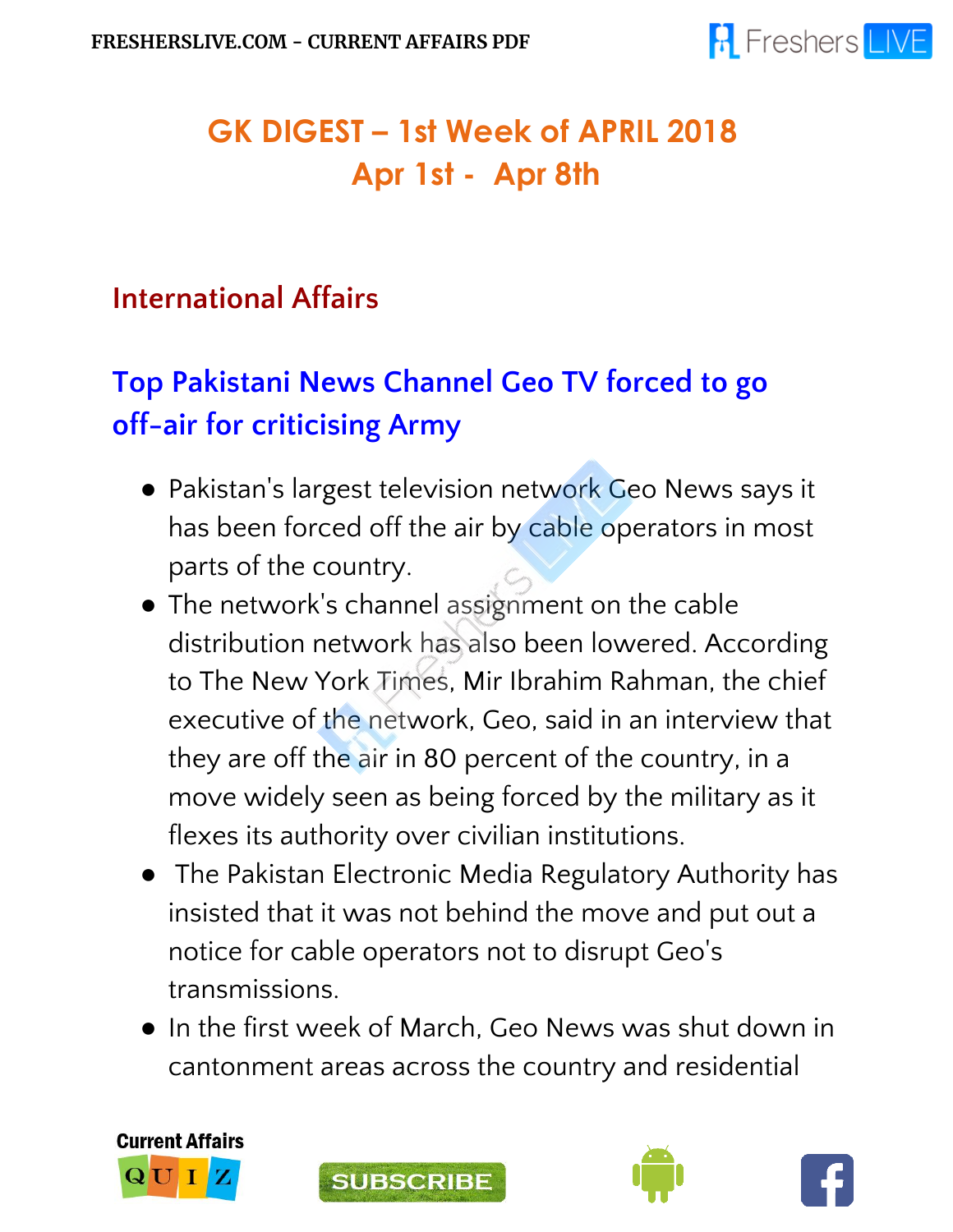

neighborhoods that are administered by the military. Then, this month, all Geo channels including news, entertainment, and sports channels started being blocked across the country by cable operators.

#### **Google Acquires GIF Search Platform Tenor**

- Technology giant Google acquired US-based Tenor, a GIF platform for Android, iOS, and desktop.
- Tenor's GIF-searching functionality will be integrated into Google Images and Gboard, the company's virtual keyboard.
- However, Tenor will continue to operate as a separate brand and Google will invest in their technology.

#### **Exim Bank Extends \$500 Million Loan Facility To 15-Nation Group In Africa**

- The Export-Import Bank, Exim Bank announced that it will provide a USD 500 million credit facility to Economic Community of West African States (ECOWAS) to fund various development projects in western-south Africa.
- According to the Bank, with the signing of line of credit (LoC) agreement, the Bank till date has extended four LoCs to the Bank for Investment and Development (EBID) of West African States, taking the total value of LOCs to USD 1,000 million.







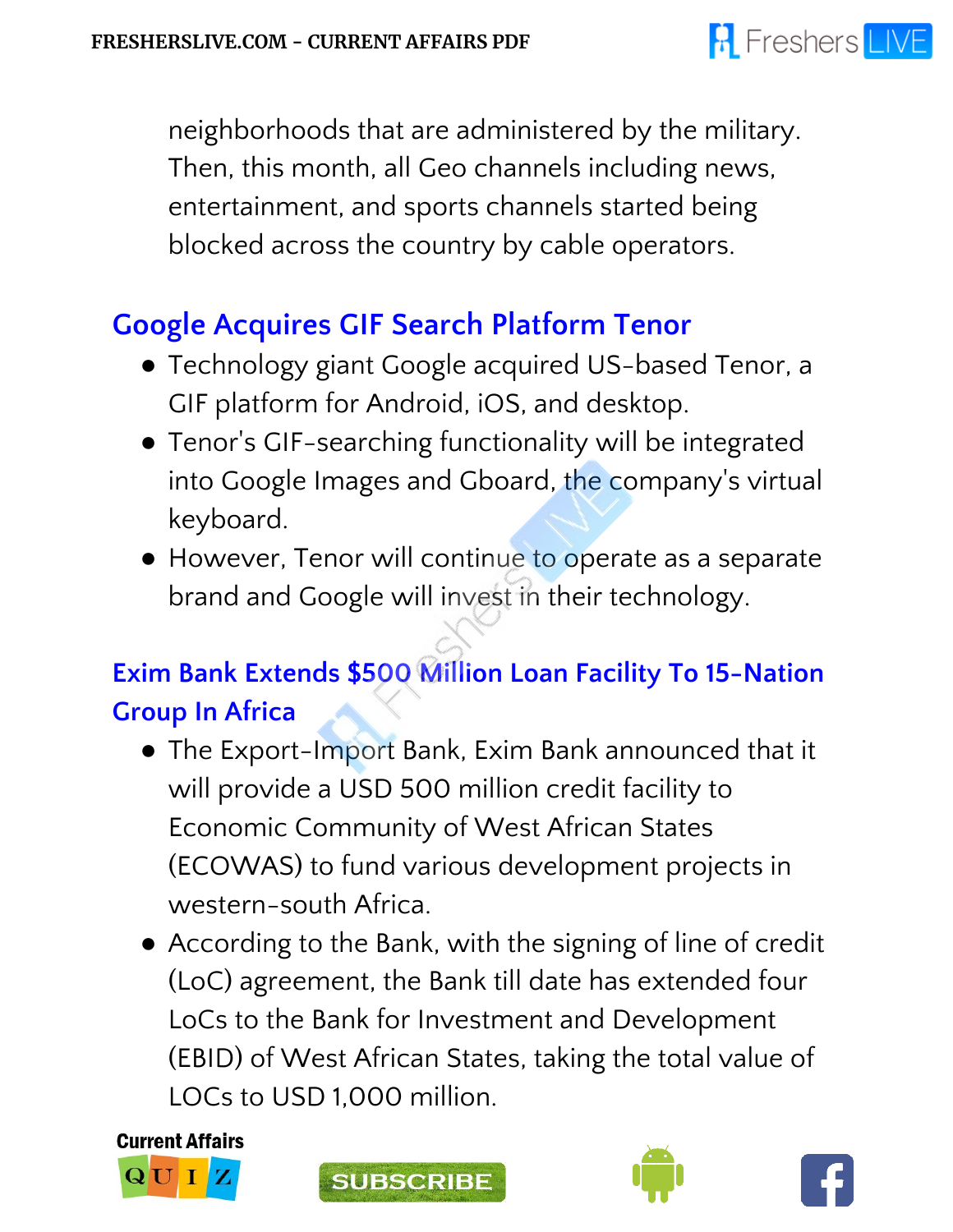• The LoC of USD 500 million is an umbrella limit for financing developmental projects in 15-member countries.

#### **China's 7000-kg space station Tiangong-1 to crash into Earth this week**

- Chinese space station weighing over 7 tonnes will crash into our planet on or around April 1.
- Chinese authorities are monitoring its move, it could crash in a northern US state such as Michigan.
- The European Space Agency most of the Tiangong-1 (Heavenly Palace) will burn up even before hitting the land and the extent of human casualty is receding.
- The station was put into orbit in September 2011 and took part in 2 missions. Northern China, central Italy, northern Spain, the Middle East, New Zealand, Tasmania, South America and South Africa have also been identified as regions with a high chance of impact.
- The Heavenly Palace is expected to break into pieces as big as 100kg while making a plunge into the planet. Tiangong-1 was launched on 1 October 2011, the Chinese National Day.
- In September 2016, Chinese officials confirmed that they had lost control of the space lab and that it would crash into Earth sometime in the latter half of 2017.







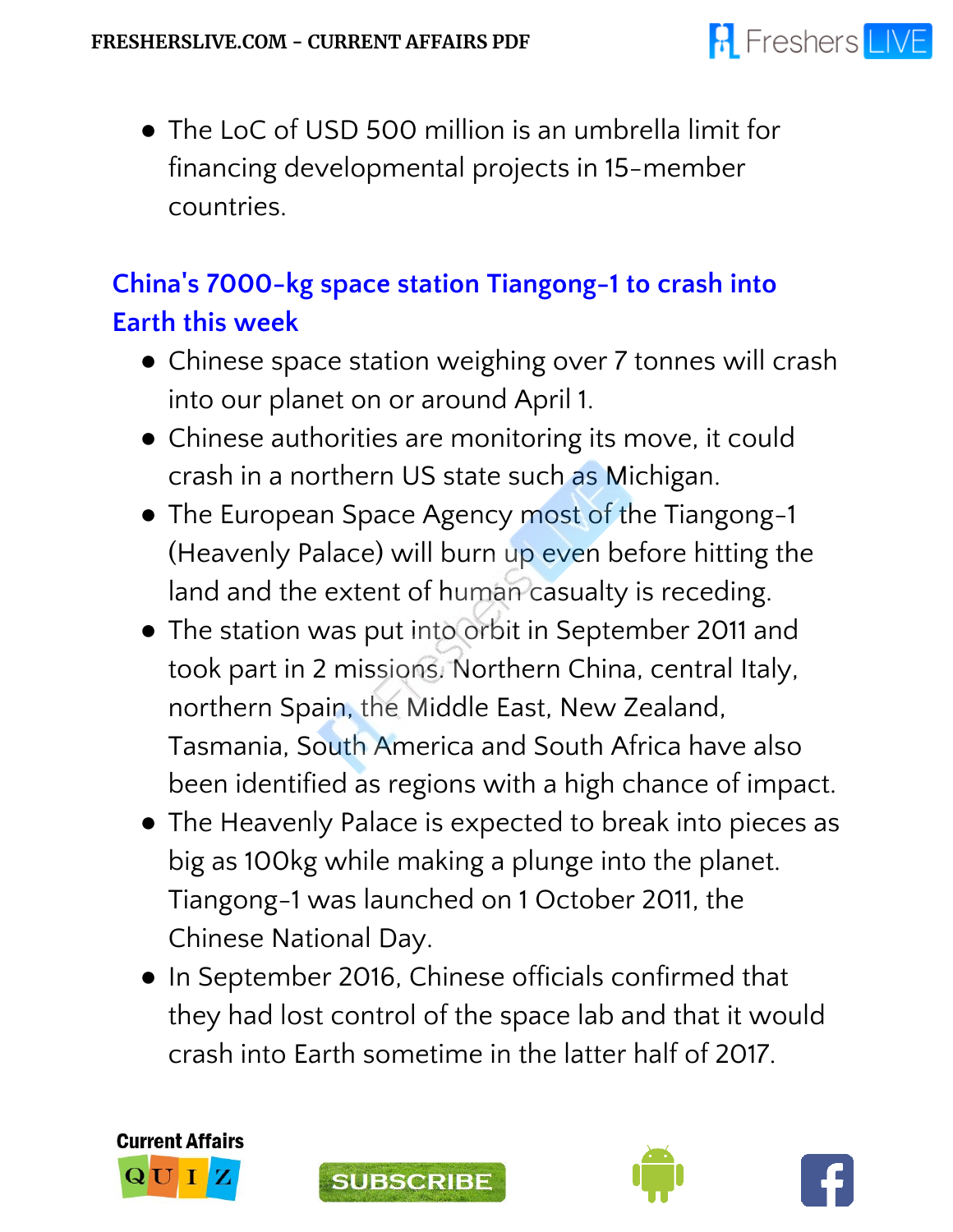• In May, China told the United Nations that the lab would re enter Earth between October and April 2018.

#### **National Affairs**

## **India receives first consignment of LNG from United States**

- India's first liquefied natural gas cargo from the United States landed at the Dabhol regasification terminal in Maharashtra. Petroleum Minister Dharmendra Pradhan received the first-ever shipment of 1.2 lakh tonne LNG under the long-term contract of 20 years.
- He describes the arrival of the first shipment and the conclusion of the long-term contract with the US-based Cheniere Inc as a new beginning in the Indo-US energy partnership and trade.
- The LNG supplies will help achieve the vision of moving towards a gas-based economy.
- He also announced a 700-crore rupees investment by the newly-created Gail arm Konkan LNG to complete an under-construction breakwater facility, that on completion will make the terminal an all-weather facility. Gail will be getting 22-24 shipments per annum till the breakwater is built.







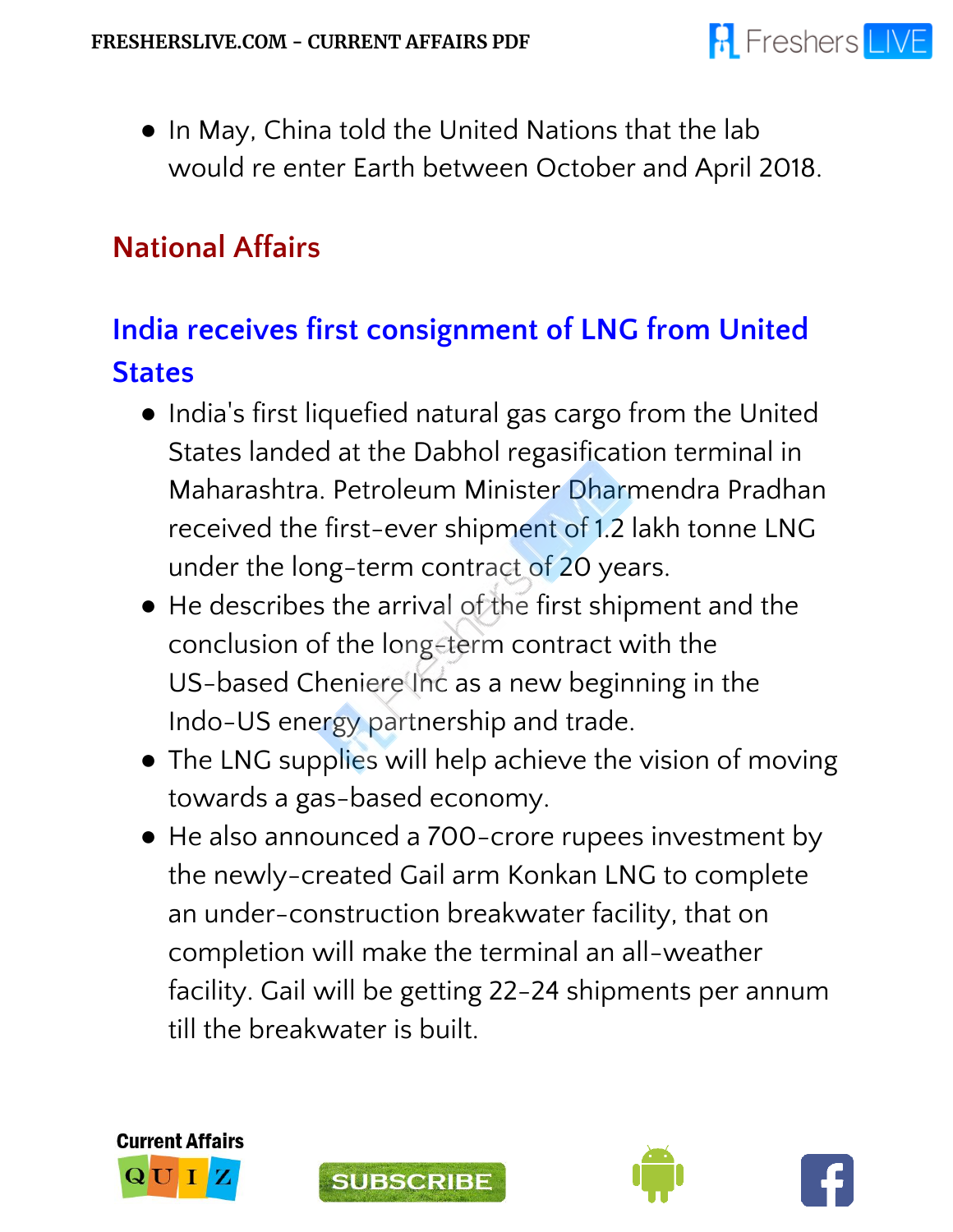

● Once that is done we will be handling 80-90 ships a year.

## **SIDBI Foundation Day Launches 'Samridhi- Virtual Assistant' & ' Bankability Kit'**

- SIDBI (Small Industries Development Bank of India) celebrated its foundation day (2nd April 1990) as the day of Sampark (connect), Sanwad (interaction), Suraksha (security) and Sampreshan (disseminate).
- Chairman Managing Director of SIDBI Mohammad Mustafa launched a series of initiatives from its Lucknow bank headquarters.
- A MoU was signed with The New India Assurance Co. Ltd. and two MSMEs were issued insurance policies.
- He also launched 'Samriddhi- the virtual assistant' on banks revamped universal loan portal www.udyami mitra.in. During the day, a 'Bankability Kit' (brought in partnership with Bank of Baroda and IDBI Bank) was also launched.

#### **Agreements and MoU**

## **Rivigo Ties Up With IDFC, YES Bank, For Truck Loans**

● Rivigo, a homegrown logistics start-up that owns as well as acts as an aggregator of trucks is tying







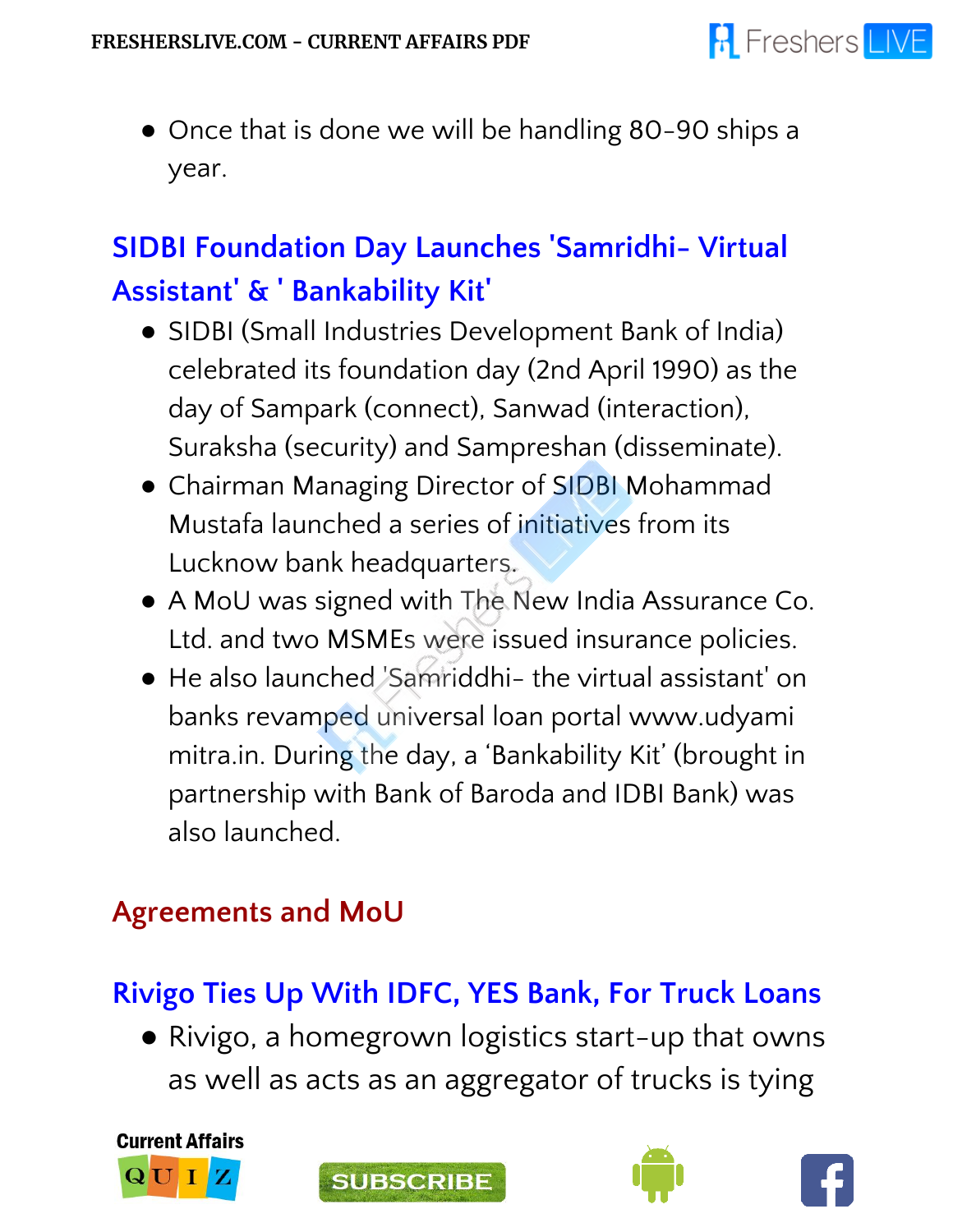

up with YES Bank, IDFC, and 10 other financial institutions to make cheaper funds available to truck owners and operators on its platform.

● The funds will be available at an interest rate of 1-2 percent per month, lower than the usual industry standard of 2-3 percent.

#### **FIEO and PayPal signed MoU**

- Digital payments company PayPal and the Federation of Indian Export Organisations (FIEO) signed an agreement for the promotion of outbound shipments among small and medium enterprises (SMEs) leveraging the partners 'expertise and technology products.
- As part of the agreement, PayPal will work with FIEO to educate SMEs on how to leverage global opportunities help them receive money in a safe and timely manner with PayPal products.
- FIEO contributes to more than 70% of India ' s exports.







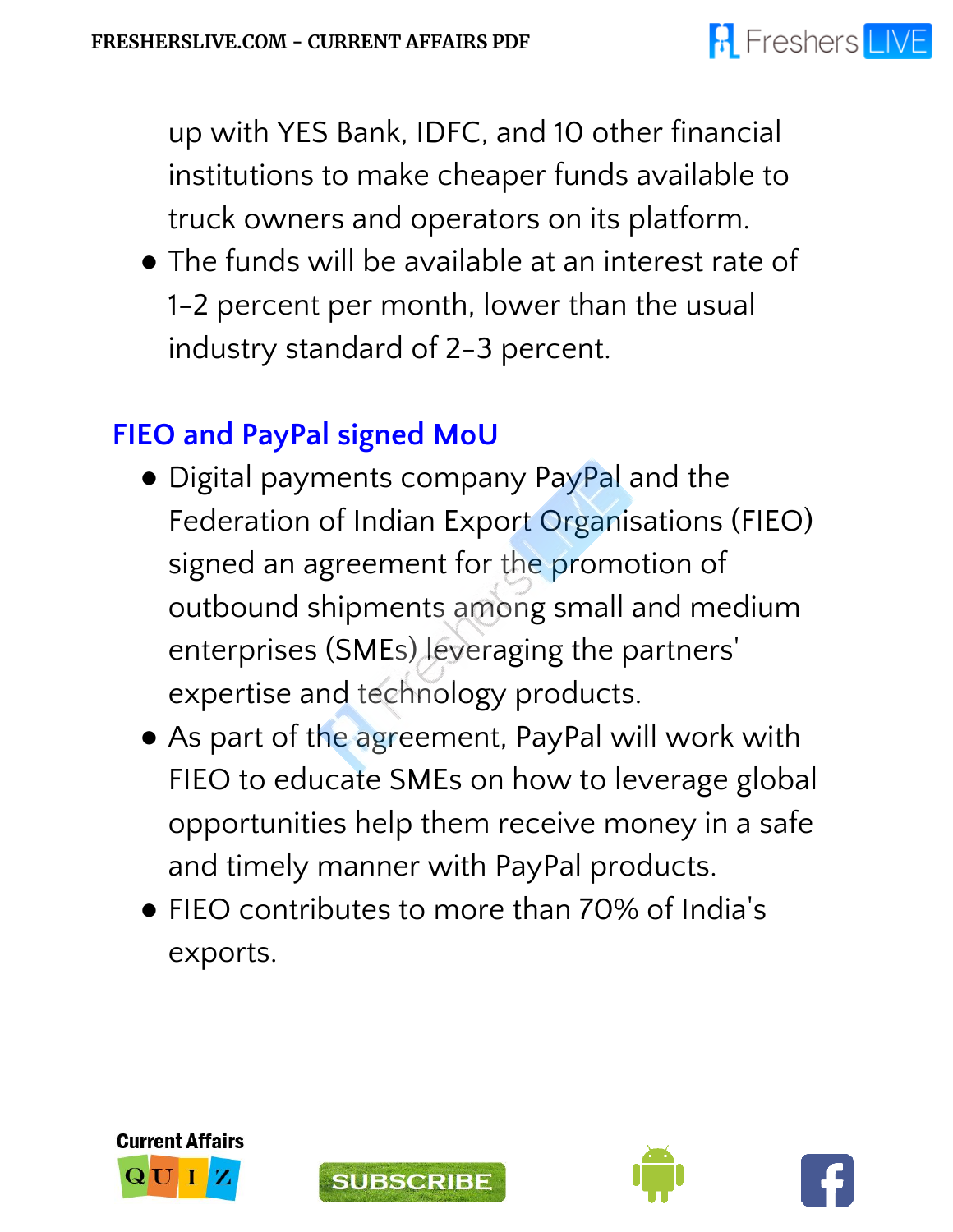## **Sports**

# **CWG 2018: Mirabai Chanu Wins India's First Gold Medal**

- Weightlifter and current world champion Mirabai Chanu has clinched India's first gold medal of the 2018 Commonwealth Games.
- Mirabai Chanu becomes the first Indian to win a gold medal at the Commonwealth Games 2018. After finishing with the best lift of 86 kg in the snatch round, the 23-year-old finished with a total score of 196 points. Chanu is competing in the 48 kg category.
- The 23-year-old also set Commonwealth Games records in both Snatch (86 kg) and Clean and Jerk (110 kg) categories.

## **Commonwealth Games 2018 Weightlifter P. Gururaja Won Silver**

● On the first day of competitions at the Gold Coast Commonwealth Games 2018, in Australia, India







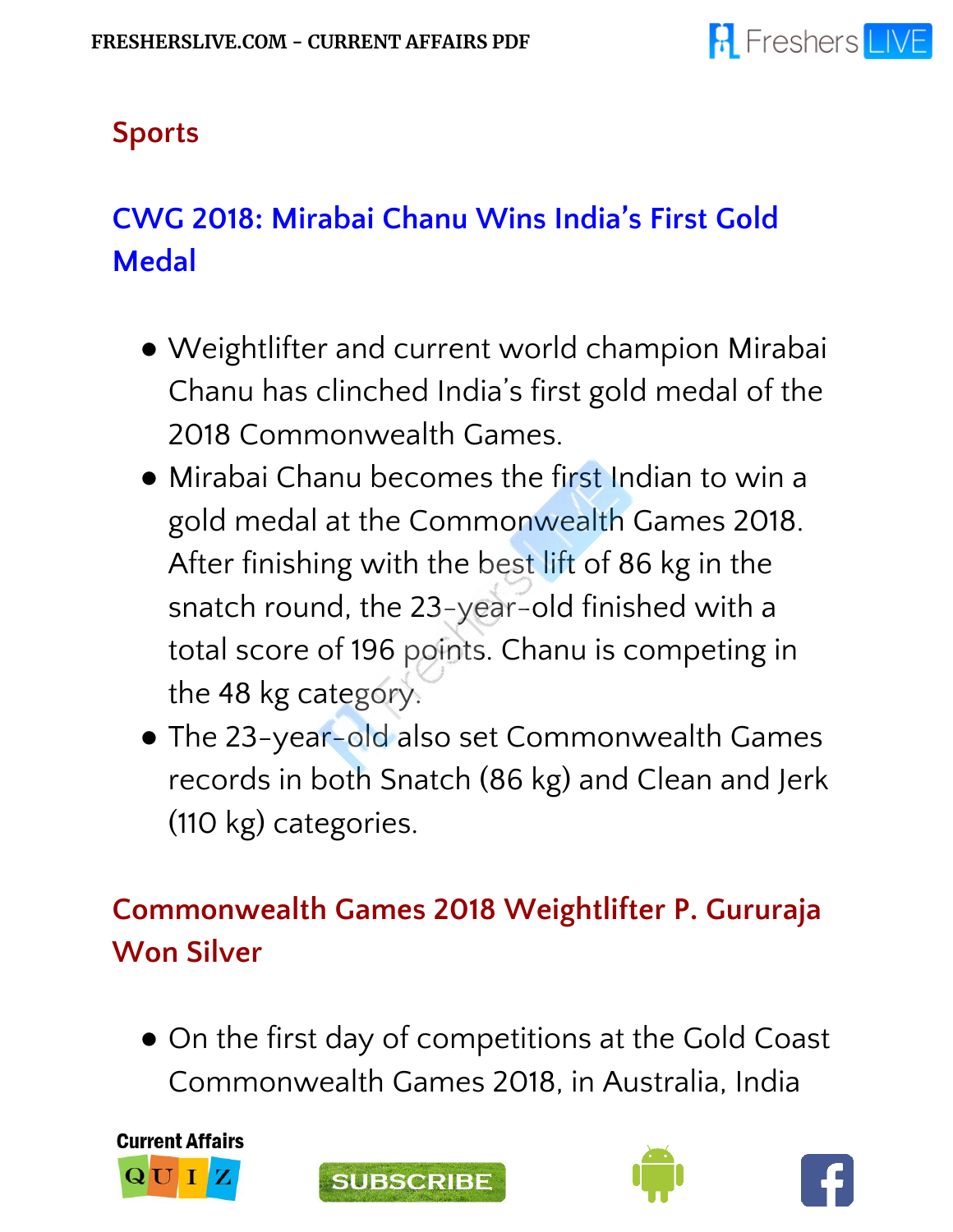#### **A** Freshers LIVE

began their campaign with a Silver Medal in Weightlifting. In the 56 kilogram category, P Gururaja lifted a total weight of 249 kg to finish second in the event.

● The 25-year old Gururaja equaled his personal best. Malaysia took the Gold, while Sri Lanka settled for the Bronze.

## **CWG 2018: Weightlifter Sanjita Chanu Won India's Second Gold Medal**

- Weightlifter Khumukcham Sanjita Chanu delivered India its second gold medal of the 2018 Commonwealth Games in Gold Coast City, Australia by dominating the women's 53kg event.
- The defending champion, Loa Dika Toua of Papua New Guinea, claimed silver with a total lift of 182 (80 in the snatch and 102 in clean & jerk) and bronze went to Canada's Rachel Leblanc-Bazinet who finished with a combined effort of 181kg (81 in the snatch and 100 in clean & jerk).







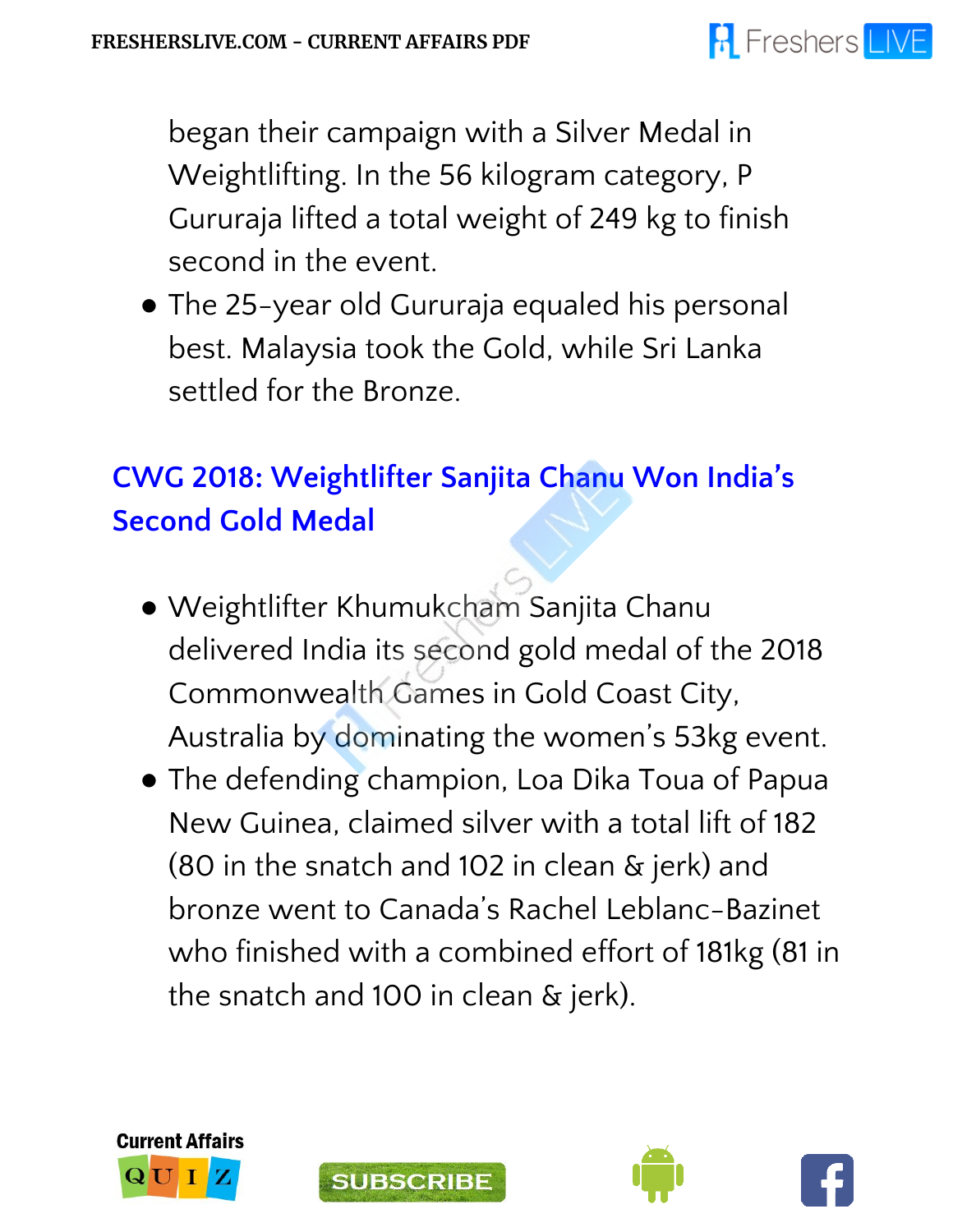

## **Indian women hockey team won against Malaysia in Gold Coast Commonwealth games**

- The Indian women ' s hockey team registered a comprehensive victory over Malaysia by 4-1 in their second match of Pool A.
- $\bullet$  This was the first win of the Indian team at the Gold Coast 2018 XXI Commonwealth Games campaign.
- Two goals from Gurjit Kaur and a goal each from skipper Rani and Lalremsiami led Indians to secure its first victory in the championship. India started the first quarter with electric pace and made chances inside the first minute itself.
- The team looked to press their opposition high up the pitch, which saw them regain possession quickly and make circle entries inside Malaysia's striking circle.
- India won three Penalty Corners in the first quarter, the last of which was converted successfully by drag-flicker Gurjit Kaur to give India a crucial lead in the 6th minute.
- India's defense made sure that the team maintained their lead at the end of the quarter.







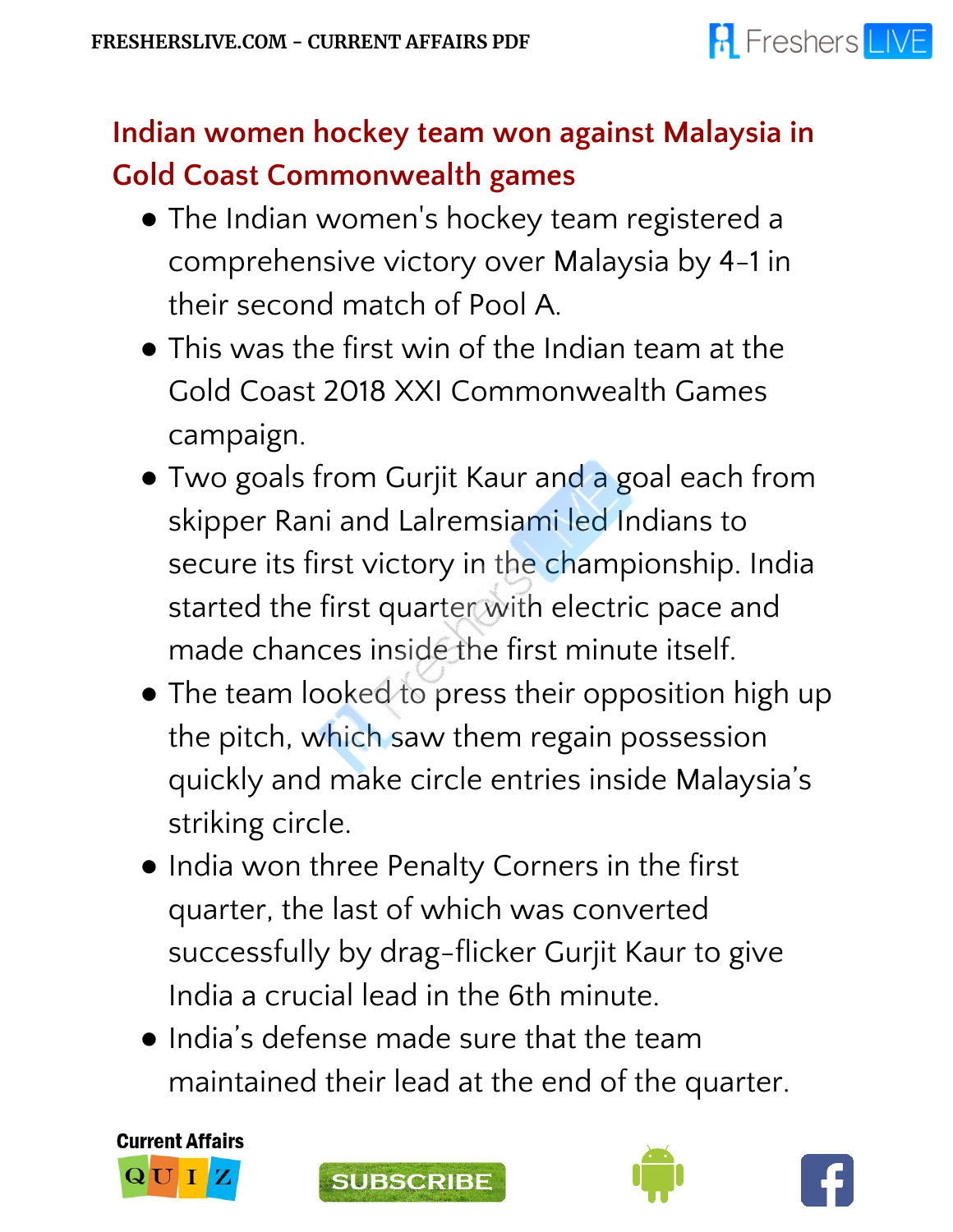## **Deepak Lather Becomes Youngest Weightlifter To Win Medal**

- Teenager Deepak Lather became the youngest Indian weightlifter to claim a Commonwealth Games medal, clinching a bronze in the men's 69kg category.
- The 18-year-old from Haryana lifted a total of 295 kg (136 kg+159 kg) to finish third after his nearest rival, Vaipava Ioane, fouled his last two lifts to end with a total of 292 kg.
- He held the 62kg category national record at 15. He trained at the Army Sports Institute as a diver before being pushed into weightlifting by the coaches there.

#### **Mithali Raj Becomes Most Capped Player In Women ' s ODI**

● Indian women ' s cricket team captain Mithali Raj become the most capped player in women ' s ODI cricket after turning out for the 192nd time against England.







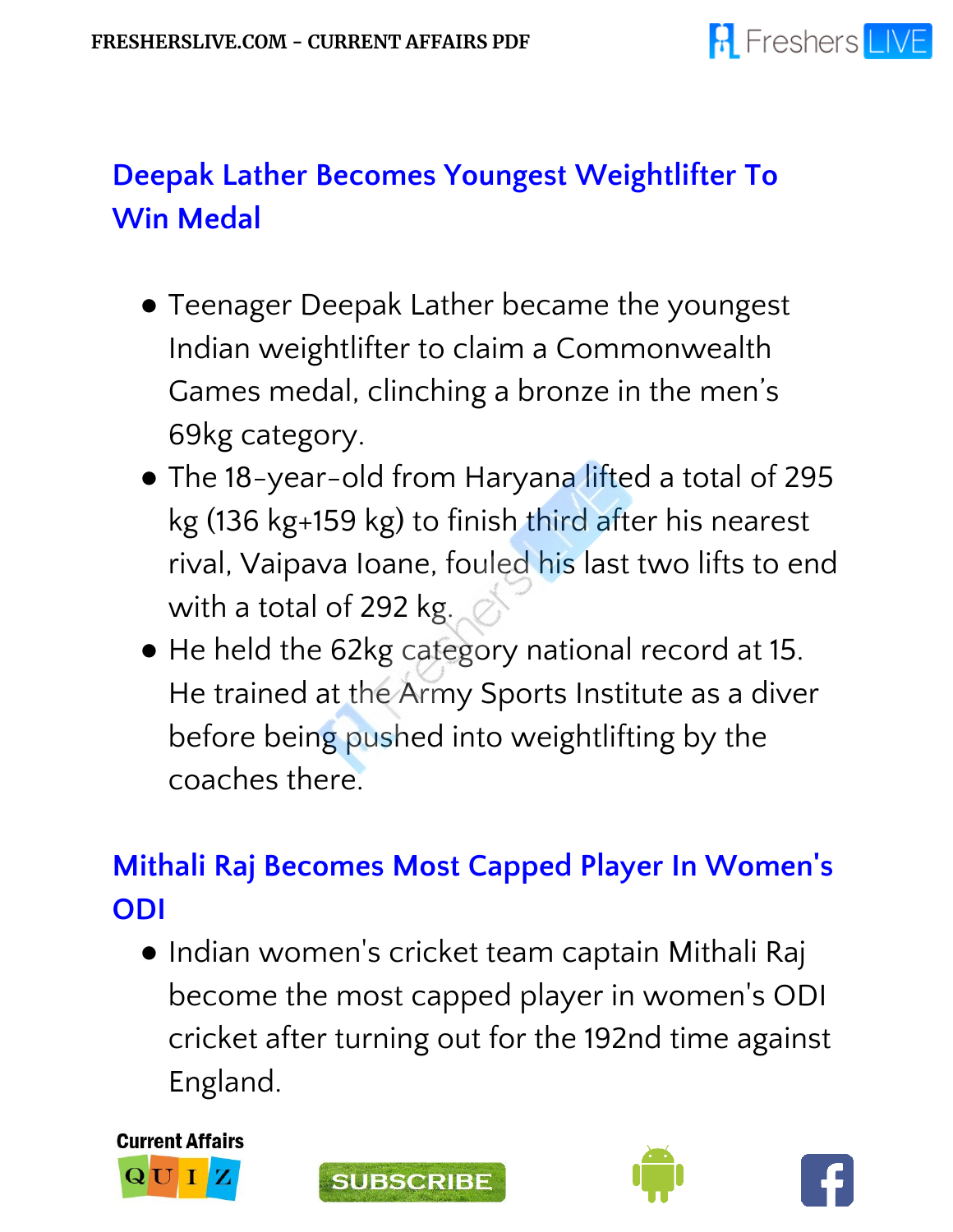#### **A** Freshers LIVE

- Raj, who is also the highest run-getter in ODIs, overtook former England captain Charlotte Edwards, who had appeared in 191 WODIs.
- Indian fast bowler Jhulan Goswami is the third-most capped ODI player.

#### **CWG 2018 : Indian Women ' s Table Tennis Team won Gold**

- India bagged three more Gold, one Silver and two bronze medals at the 21st Commonwealth Games in Gold Coast on the fourth day.
- Indian women's Table Tennis team won their first ever Gold Medal defeating Singapore.
- India now stands on the fourth position in the medals tally, having claimed seven gold, two silver, and three bronze medals so far.
- Manika Batra led Table tennis team's victory was historic as Singapore had never lost since 2002.
- Australia tops the medal tally with 67 medals, including 23 Gold, 20 Silver and 24 Bronze so far.







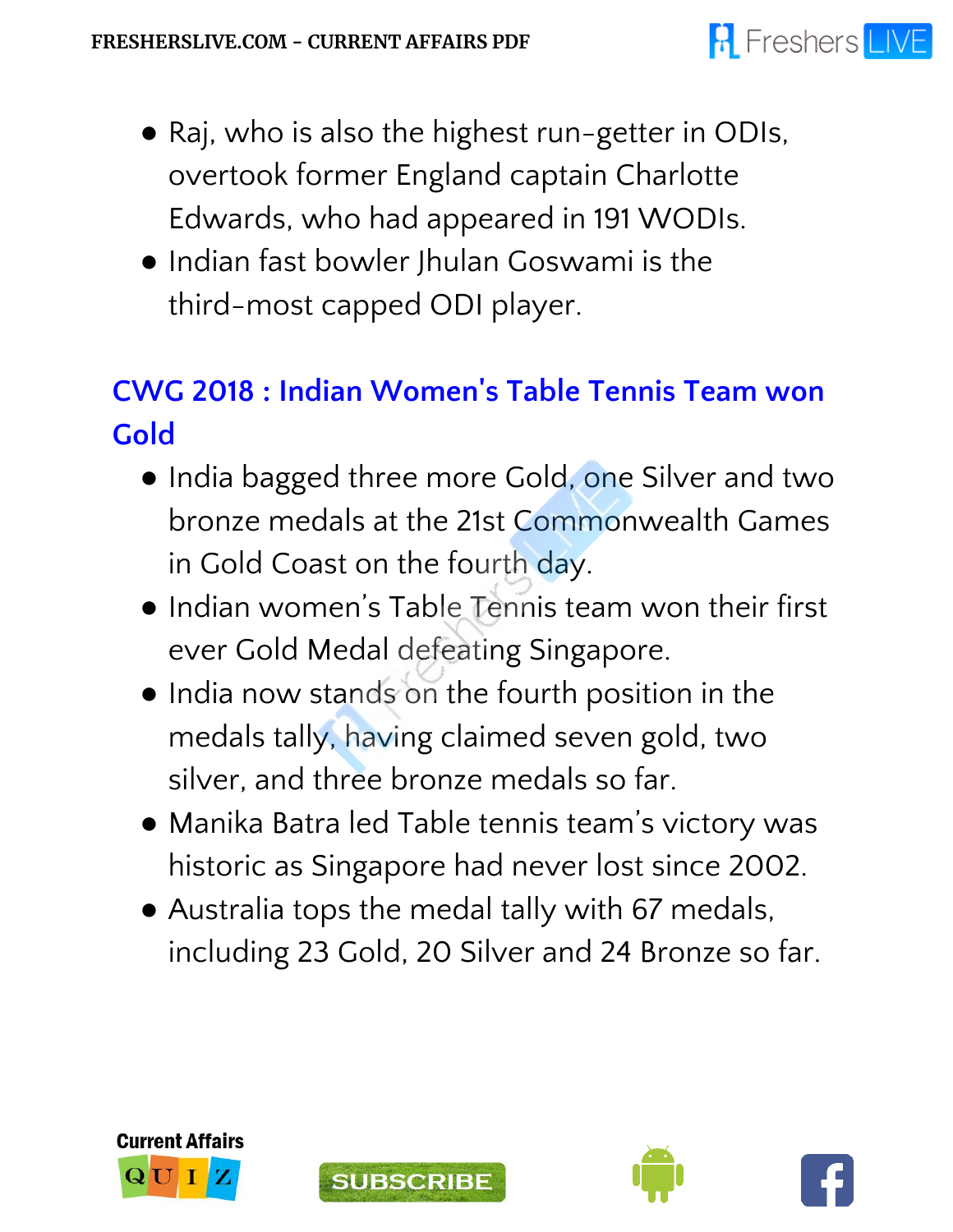

#### **Important Quiz Questions - Weekly**

- 1) Who awarded Projects Worth Rs 1.22 Lakh Crore In FY18 ?
- a) BSNL
- b) Ashok Leyland
- c) Larsen and Toubro Limited
- d) NHAI
- 2) Who is appointed as Deputy Election Commissioner recently?
	- a) Chandra Bhushan
	- b) Suresh Rajan
	- c) Rohit Sharma
	- d) Naresh Singh
- 3) Which bank got RBI Nod To Acquire IL&FS Arm recently ?
	- a) Dena bank
	- b) Canara Bank
	- c) State Bank of India
	- d) IndusInd Bank

4) Who released First Bi-Monthly Monetary Policy Statement recently ?

- a) Canara Bank
- b) Dena bank
- c) Reserve bank of India
- d) IndusInd Bank

5) Which bank life insurance appoints Sanjeev Nautiyal As New MD & CEO?

- a) SBI Life Insurance
- b) Kotak Mahindra Life Insurance







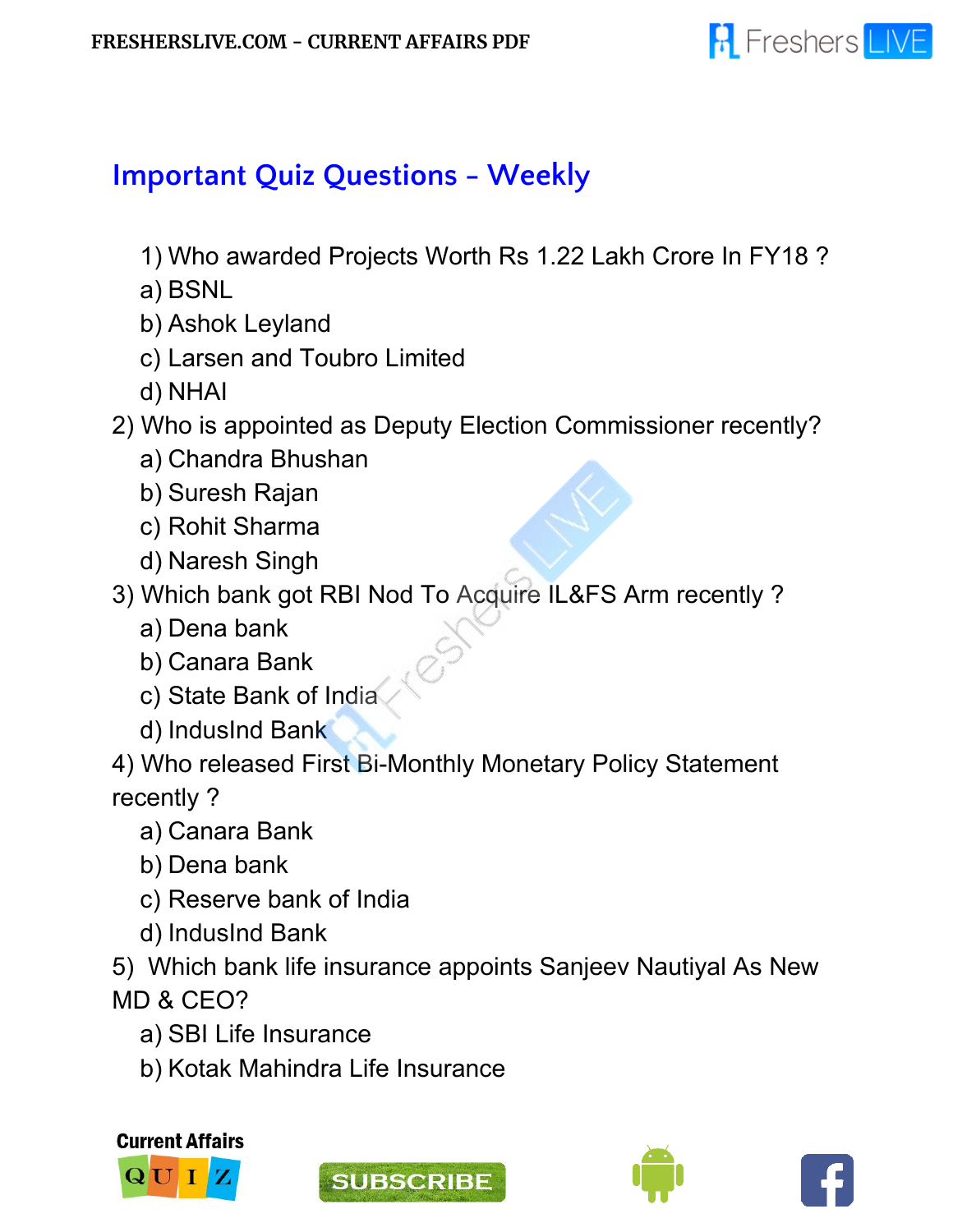

- c) Federal Life Insurance
- d) Kotak Mahindra Life Insurance

6) Which medal did Mirabai Chanu won at Commonwealth Games recently?

- a) Gold
- b) Silver
- c) Certificate
- d) Bronze

7) Who is appointed as Next Ambassador Of India To Serbia?

- a) Radhakrishnan Gokhale
- b) Subrata Bhattacharjee
- c) Vijay Sekhar
- d) Naresh Subhash

8) Which country signed two agreements with Azerbaijan recently?

- a) India
- b) Syria
- c) Albania
- d) Iraq

9) Which company Partners With MakeMyTrip To Offer Travel Services ?

- a) Flipkart
- b) Snapdeal
- c) Amazon
- d) Payzapp

10) Which city Ninth India Japan US trilateral meeting held recently?

- a) Chennai
- b) Hyderabad







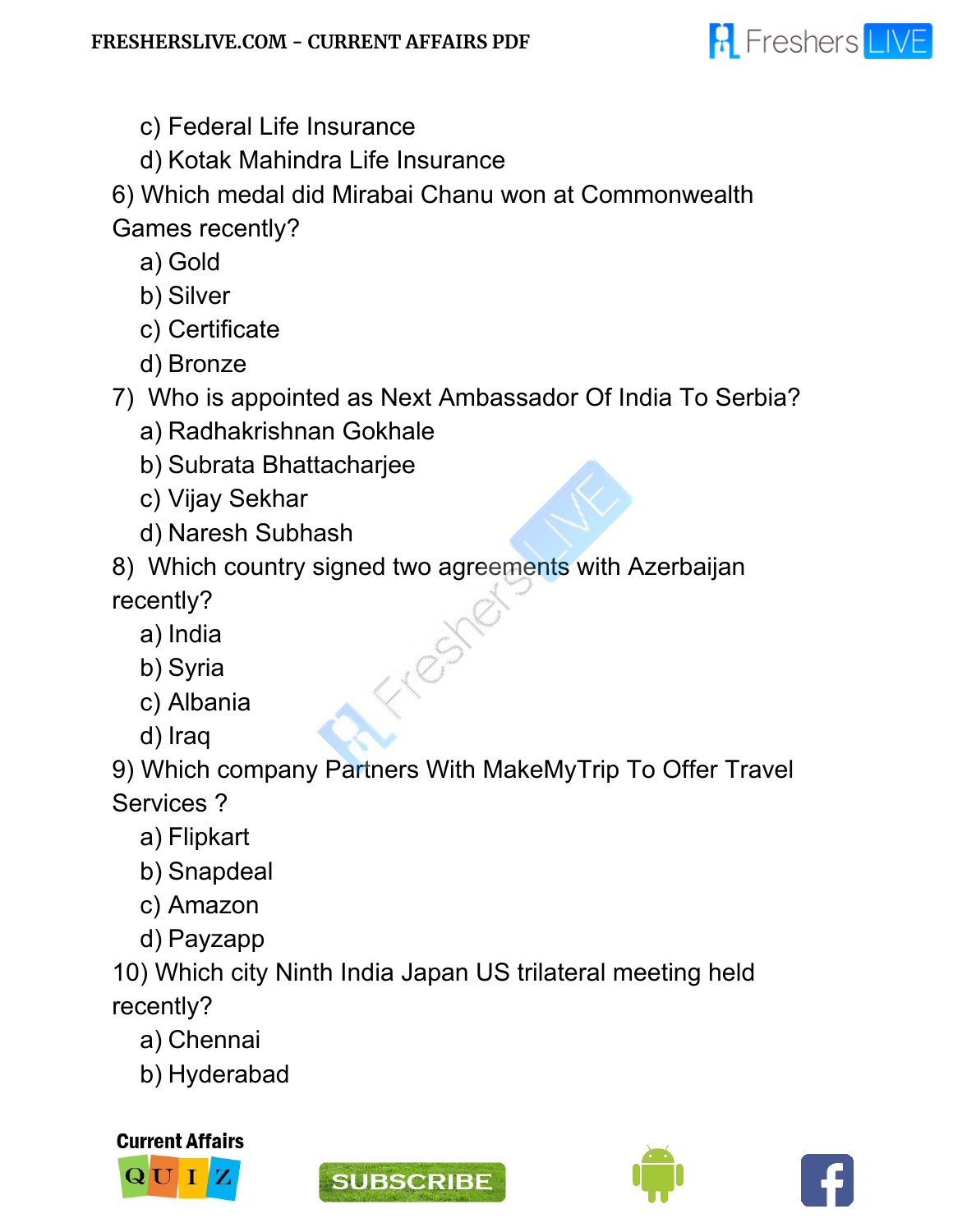

- c) Bihar
- d) New Delhi

11) Which ministry launches UTTAM App For Quality Monitoring?

- a) Ministry of Power
- b) Ministry of External Affairs
- c) Ministry of Information and technology
- d) Ministry of Telecommunication
- 12) Which rocket sounding rocket launched for atmospheric studies by ISRO ?
	- a) Agni IV
	- b) RH300
	- c) CartoSat
	- d) Brahmos II

13) Which country allows women to join national service amidst intensified diplomatic blockade by Arab quartet ?

- a) Qatar
- b) Iran
- c) Iraq
- d) Syria

14) Which hockey team won against Malaysia in Gold Coast Commonwealth Games ?

- a) Pakistan
- b) Indonesia
- c) India
- d) Saudi Arabia

15) How many percentage of Indian Railway catering services attract a uniform GST in trains and stations?

- a) 5%
- b) 15%

**Current Affairs**